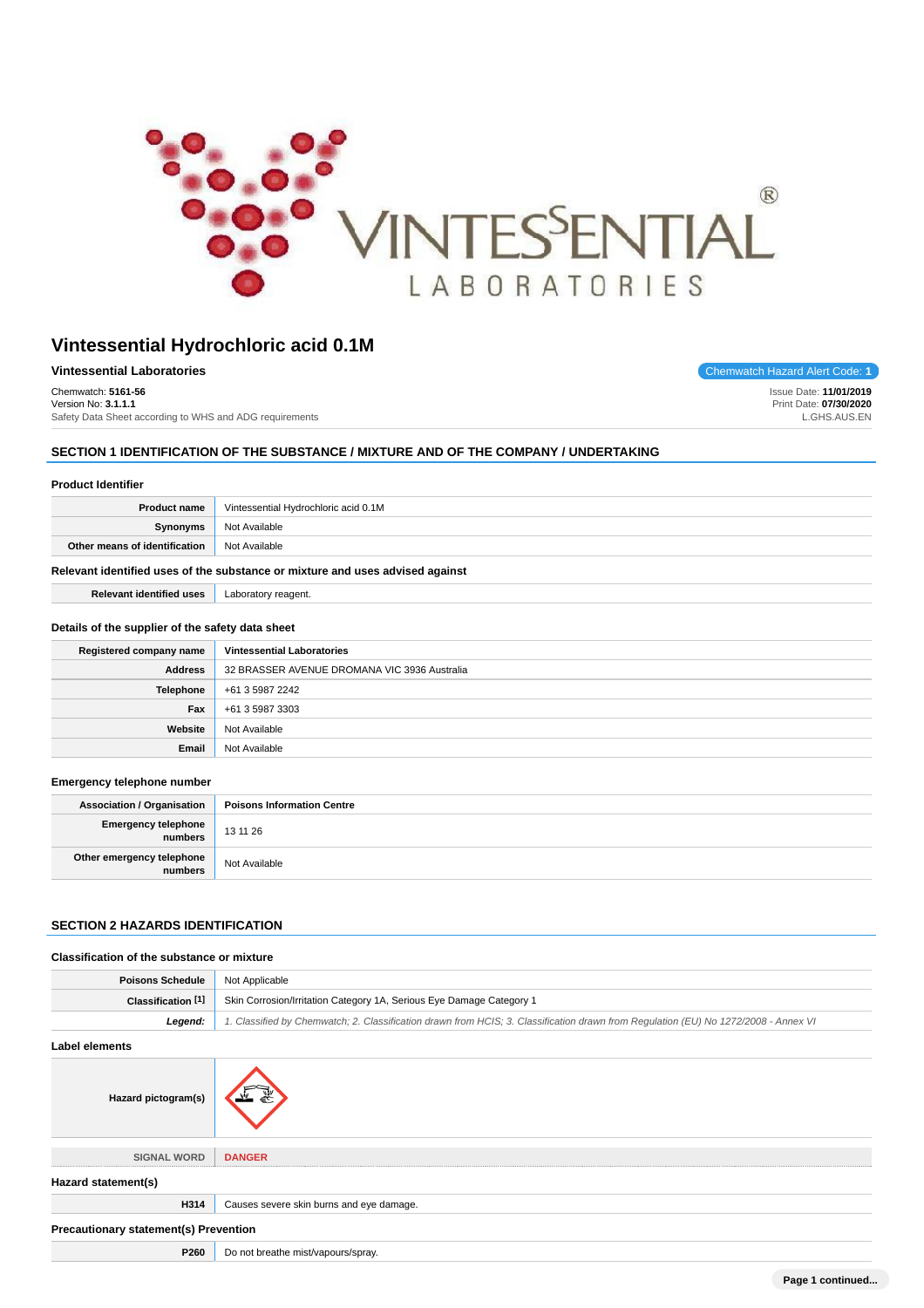**P280** Wear protective gloves/protective clothing/eye protection/face protection.

#### **Precautionary statement(s) Response**

| P301+P330+P331 | IF SWALLOWED: Rinse mouth. Do NOT induce vomiting.                                                                               |
|----------------|----------------------------------------------------------------------------------------------------------------------------------|
| P303+P361+P353 | IF ON SKIN (or hair): Remove/Take off immediately all contaminated clothing. Rinse skin with water/shower.                       |
| P305+P351+P338 | IF IN EYES: Rinse cautiously with water for several minutes. Remove contact lenses, if present and easy to do. Continue rinsing. |
| P310           | Immediately call a POISON CENTER or doctor/physician.                                                                            |
| P321           | Specific treatment (see advice on this label).                                                                                   |
| P363           | Wash contaminated clothing before reuse.                                                                                         |
| P304+P340      | IF INHALED: Remove victim to fresh air and keep at rest in a position comfortable for breathing.                                 |
|                |                                                                                                                                  |

#### **Precautionary statement(s) Storage**

**P405** Store locked up.

#### **Precautionary statement(s) Disposal**

**P501** Dispose of contents/container to authorised hazardous or special waste collection point in accordance with any local regulation.

#### **SECTION 3 COMPOSITION / INFORMATION ON INGREDIENTS**

#### **Substances**

See section below for composition of Mixtures

#### **Mixtures**

| <b>CAS No</b> | %[weight] | Name              |
|---------------|-----------|-------------------|
| 7647-01-0     | 0.4       | hydrochloric acid |
| 7732-18-5     | balance   | water             |

#### **SECTION 4 FIRST AID MEASURES**

#### **Description of first aid measures**

| <b>Eye Contact</b>  | If this product comes in contact with the eyes:<br>• Wash out immediately with fresh running water.<br>Ensure complete irrigation of the eye by keeping eyelids apart and away from eye and moving the eyelids by occasionally lifting the upper<br>and lower lids.<br>▶ Seek medical attention without delay; if pain persists or recurs seek medical attention.<br>▶ Removal of contact lenses after an eye injury should only be undertaken by skilled personnel.                                                                                                |
|---------------------|---------------------------------------------------------------------------------------------------------------------------------------------------------------------------------------------------------------------------------------------------------------------------------------------------------------------------------------------------------------------------------------------------------------------------------------------------------------------------------------------------------------------------------------------------------------------|
| <b>Skin Contact</b> | If skin contact occurs:<br>Inmediately remove all contaminated clothing, including footwear.<br>Flush skin and hair with running water (and soap if available).<br>▶ Seek medical attention in event of irritation.                                                                                                                                                                                                                                                                                                                                                 |
| Inhalation          | If fumes or combustion products are inhaled remove from contaminated area.<br>Lay patient down. Keep warm and rested.<br>▶ Prostheses such as false teeth, which may block airway, should be removed, where possible, prior to initiating first aid procedures.<br>▶ Apply artificial respiration if not breathing, preferably with a demand valve resuscitator, bag-valve mask device, or pocket mask as trained.<br>Perform CPR if necessary.<br>Transport to hospital, or doctor.                                                                                |
| Ingestion           | For advice, contact a Poisons Information Centre or a doctor.<br>If swallowed do <b>NOT</b> induce vomiting.<br>If vomiting occurs, lean patient forward or place on left side (head-down position, if possible) to maintain open airway and prevent<br>aspiration.<br>• Observe the patient carefully.<br>▶ Never give liquid to a person showing signs of being sleepy or with reduced awareness; i.e. becoming unconscious<br>• Give water to rinse out mouth, then provide liquid slowly and as much as casualty can comfortably drink.<br>Seek medical advice. |

**Indication of any immediate medical attention and special treatment needed**

Treat symptomatically.

#### **SECTION 5 FIREFIGHTING MEASURES**

#### **Extinguishing media**

There is no restriction on the type of extinguisher which may be used.

#### **Special hazards arising from the substrate or mixture**

| Fire Incompatibility           | None known                                                                      |  |
|--------------------------------|---------------------------------------------------------------------------------|--|
| <b>Advice for firefighters</b> |                                                                                 |  |
|                                | Alert Fire Brigade and tell them location and nature of hazard.                 |  |
| <b>Fire Fighting</b>           | ▶ Wear full body protective clothing with breathing apparatus.                  |  |
|                                | Prevent, by any means available, spillage from entering drains or water course. |  |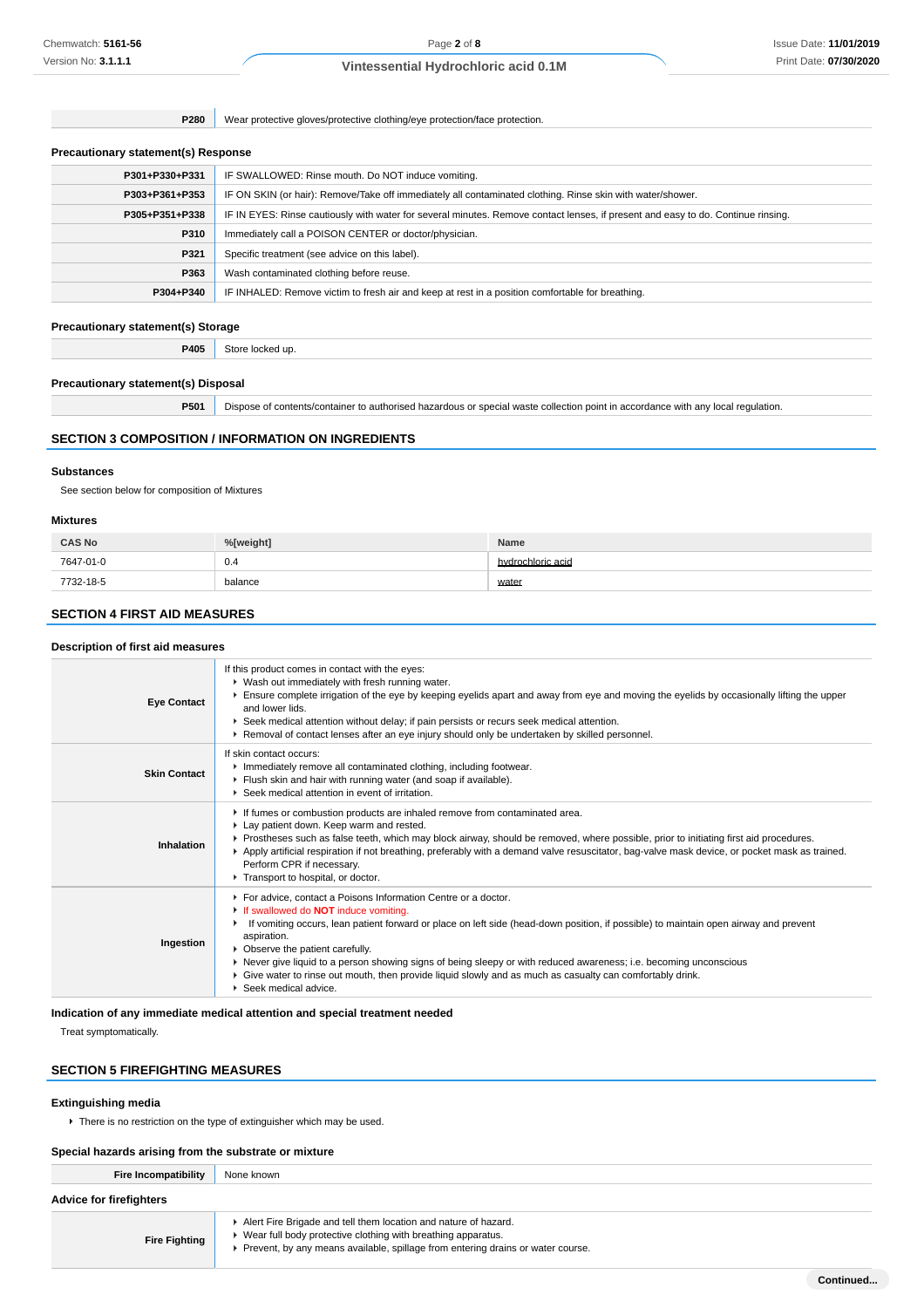|                              | ▶ Use fire fighting procedures suitable for surrounding area.<br>Do not approach containers suspected to be hot.<br>• Cool fire exposed containers with water spray from a protected location.<br>If safe to do so, remove containers from path of fire.<br>Equipment should be thoroughly decontaminated after use.                                                                                           |
|------------------------------|----------------------------------------------------------------------------------------------------------------------------------------------------------------------------------------------------------------------------------------------------------------------------------------------------------------------------------------------------------------------------------------------------------------|
| <b>Fire/Explosion Hazard</b> | $\blacktriangleright$ Non combustible.<br>Not considered to be a significant fire risk.<br>Acids may react with metals to produce hydrogen, a highly flammable and explosive gas.<br>► Heating may cause expansion or decomposition leading to violent rupture of containers.<br>May emit corrosive, poisonous fumes. May emit acrid smoke.<br>Decomposes on heating and produces toxic fumes of:<br>chlorides |
| <b>HAZCHEM</b>               | Not Applicable                                                                                                                                                                                                                                                                                                                                                                                                 |

# **SECTION 6 ACCIDENTAL RELEASE MEASURES**

#### **Personal precautions, protective equipment and emergency procedures**

See section 8

#### **Environmental precautions**

See section 12

#### **Methods and material for containment and cleaning up**

| <b>Minor Spills</b> | Clean up all spills immediately.<br>Avoid breathing vapours and contact with skin and eyes.<br>• Control personal contact with the substance, by using protective equipment.<br>• Contain and absorb spill with sand, earth, inert material or vermiculite.<br>$\blacktriangleright$ Wipe up.<br>▶ Place in a suitable, labelled container for waste disposal.                                                                                                                                                                                                                                                                                                                                                                                                                                                                         |
|---------------------|----------------------------------------------------------------------------------------------------------------------------------------------------------------------------------------------------------------------------------------------------------------------------------------------------------------------------------------------------------------------------------------------------------------------------------------------------------------------------------------------------------------------------------------------------------------------------------------------------------------------------------------------------------------------------------------------------------------------------------------------------------------------------------------------------------------------------------------|
| <b>Major Spills</b> | • Clear area of personnel and move upwind.<br>Alert Fire Brigade and tell them location and nature of hazard.<br>▶ Wear full body protective clothing with breathing apparatus.<br>▶ Prevent, by any means available, spillage from entering drains or water course.<br>Stop leak if safe to do so.<br>Contain spill with sand, earth or vermiculite.<br>▶ Collect recoverable product into labelled containers for recycling.<br>• Neutralise/decontaminate residue (see Section 13 for specific agent).<br>▶ Collect solid residues and seal in labelled drums for disposal.<br>▶ Wash area and prevent runoff into drains.<br>After clean up operations, decontaminate and launder all protective clothing and equipment before storing and re-using.<br>If contamination of drains or waterways occurs, advise emergency services. |

Personal Protective Equipment advice is contained in Section 8 of the SDS.

#### **SECTION 7 HANDLING AND STORAGE**

# **Precautions for safe handling**

| Limit all unnecessary personal contact.<br>▶ Wear protective clothing when risk of exposure occurs.<br>Use in a well-ventilated area.<br>Avoid contact with incompatible materials.<br>▶ When handling, DO NOT eat, drink or smoke. |
|-------------------------------------------------------------------------------------------------------------------------------------------------------------------------------------------------------------------------------------|
|                                                                                                                                                                                                                                     |
|                                                                                                                                                                                                                                     |
|                                                                                                                                                                                                                                     |
|                                                                                                                                                                                                                                     |
|                                                                                                                                                                                                                                     |
| ▶ Keep containers securely sealed when not in use.<br>Safe handling                                                                                                                                                                 |
| Avoid physical damage to containers.                                                                                                                                                                                                |
| Always wash hands with soap and water after handling.                                                                                                                                                                               |
| • Work clothes should be laundered separately.                                                                                                                                                                                      |
| Use good occupational work practice.                                                                                                                                                                                                |
| ► Observe manufacturer's storage and handling recommendations contained within this SDS.                                                                                                                                            |
| Atmosphere should be reqularly checked against established exposure standards to ensure safe working conditions are maintained.                                                                                                     |
| Avoid excessive heat.                                                                                                                                                                                                               |
| Store in original containers.                                                                                                                                                                                                       |
| Keep containers securely sealed.                                                                                                                                                                                                    |
| Other information<br>Store in a cool, dry, well-ventilated area.                                                                                                                                                                    |
| Store away from incompatible materials and foodstuff containers.                                                                                                                                                                    |
| ► Protect containers against physical damage and check regularly for leaks.                                                                                                                                                         |
| ► Observe manufacturer's storage and handling recommendations contained within this SDS.                                                                                                                                            |
| Conditions for safe storage, including any incompatibilities                                                                                                                                                                        |

#### **Conditions for safe storage, including any incompatibilities**

| Suitable container             | • Glass container is suitable for laboratory quantities |
|--------------------------------|---------------------------------------------------------|
|                                | Segregate from                                          |
| <b>Storage incompatibility</b> | strong alkalis                                          |

# **SECTION 8 EXPOSURE CONTROLS / PERSONAL PROTECTION**

#### **Control parameters**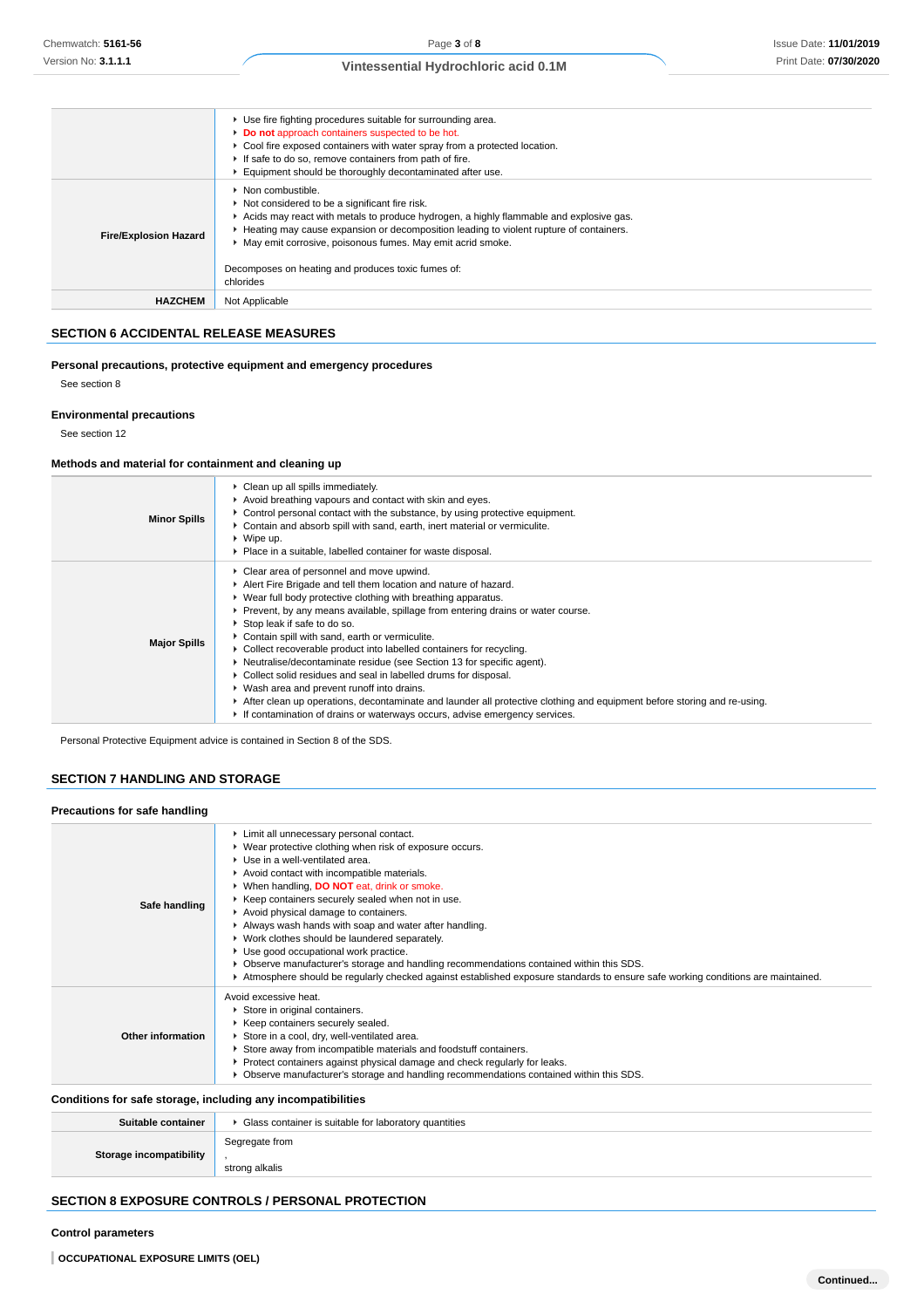# **INGREDIENT DATA**

| Source                                                                                                                                                                                                   | Ingredient                                                                                                                                                                                                                                                                                                                                                                                                                                                                                                                                                                                                                                                                                                                                                                                                                                                                                                                                                                      | <b>Material name</b>                                                                                                                                                                                                                                                                                                                                                                                                                                                                                                                                                                                                                                                                                                                                                                                                                                                                                                                                                                                                                                                                                                                                                                                                                                                                                                                                 | <b>TWA</b>    |                               | <b>STEL</b>                        | Peak              | <b>Notes</b>  |
|----------------------------------------------------------------------------------------------------------------------------------------------------------------------------------------------------------|---------------------------------------------------------------------------------------------------------------------------------------------------------------------------------------------------------------------------------------------------------------------------------------------------------------------------------------------------------------------------------------------------------------------------------------------------------------------------------------------------------------------------------------------------------------------------------------------------------------------------------------------------------------------------------------------------------------------------------------------------------------------------------------------------------------------------------------------------------------------------------------------------------------------------------------------------------------------------------|------------------------------------------------------------------------------------------------------------------------------------------------------------------------------------------------------------------------------------------------------------------------------------------------------------------------------------------------------------------------------------------------------------------------------------------------------------------------------------------------------------------------------------------------------------------------------------------------------------------------------------------------------------------------------------------------------------------------------------------------------------------------------------------------------------------------------------------------------------------------------------------------------------------------------------------------------------------------------------------------------------------------------------------------------------------------------------------------------------------------------------------------------------------------------------------------------------------------------------------------------------------------------------------------------------------------------------------------------|---------------|-------------------------------|------------------------------------|-------------------|---------------|
| Australia Exposure Standards                                                                                                                                                                             | hydrochloric acid                                                                                                                                                                                                                                                                                                                                                                                                                                                                                                                                                                                                                                                                                                                                                                                                                                                                                                                                                               | Hydrogen chloride                                                                                                                                                                                                                                                                                                                                                                                                                                                                                                                                                                                                                                                                                                                                                                                                                                                                                                                                                                                                                                                                                                                                                                                                                                                                                                                                    | Not Available |                               | Not Available                      | 5 ppm / 7.5 mg/m3 | Not Available |
| <b>EMERGENCY LIMITS</b>                                                                                                                                                                                  |                                                                                                                                                                                                                                                                                                                                                                                                                                                                                                                                                                                                                                                                                                                                                                                                                                                                                                                                                                                 |                                                                                                                                                                                                                                                                                                                                                                                                                                                                                                                                                                                                                                                                                                                                                                                                                                                                                                                                                                                                                                                                                                                                                                                                                                                                                                                                                      |               |                               |                                    |                   |               |
| Ingredient                                                                                                                                                                                               | <b>Material name</b><br>TEEL-1<br>TEEL-2                                                                                                                                                                                                                                                                                                                                                                                                                                                                                                                                                                                                                                                                                                                                                                                                                                                                                                                                        |                                                                                                                                                                                                                                                                                                                                                                                                                                                                                                                                                                                                                                                                                                                                                                                                                                                                                                                                                                                                                                                                                                                                                                                                                                                                                                                                                      |               | TEEL-3                        |                                    |                   |               |
| hydrochloric acid                                                                                                                                                                                        | Hydrogen chloride; (Hydrochloric acid)<br>Not Available<br>Not Available                                                                                                                                                                                                                                                                                                                                                                                                                                                                                                                                                                                                                                                                                                                                                                                                                                                                                                        |                                                                                                                                                                                                                                                                                                                                                                                                                                                                                                                                                                                                                                                                                                                                                                                                                                                                                                                                                                                                                                                                                                                                                                                                                                                                                                                                                      |               | Not Available                 |                                    |                   |               |
| hydrochloric acid                                                                                                                                                                                        | Deuterochloric acid; (Deuterium chloride)                                                                                                                                                                                                                                                                                                                                                                                                                                                                                                                                                                                                                                                                                                                                                                                                                                                                                                                                       |                                                                                                                                                                                                                                                                                                                                                                                                                                                                                                                                                                                                                                                                                                                                                                                                                                                                                                                                                                                                                                                                                                                                                                                                                                                                                                                                                      |               | $1.8$ ppm                     |                                    | 22 ppm            | $100$ ppm     |
| Ingredient                                                                                                                                                                                               | <b>Original IDLH</b>                                                                                                                                                                                                                                                                                                                                                                                                                                                                                                                                                                                                                                                                                                                                                                                                                                                                                                                                                            |                                                                                                                                                                                                                                                                                                                                                                                                                                                                                                                                                                                                                                                                                                                                                                                                                                                                                                                                                                                                                                                                                                                                                                                                                                                                                                                                                      |               |                               | <b>Revised IDLH</b>                |                   |               |
| hydrochloric acid                                                                                                                                                                                        | 50 ppm                                                                                                                                                                                                                                                                                                                                                                                                                                                                                                                                                                                                                                                                                                                                                                                                                                                                                                                                                                          |                                                                                                                                                                                                                                                                                                                                                                                                                                                                                                                                                                                                                                                                                                                                                                                                                                                                                                                                                                                                                                                                                                                                                                                                                                                                                                                                                      |               |                               | Not Available                      |                   |               |
| water                                                                                                                                                                                                    | Not Available                                                                                                                                                                                                                                                                                                                                                                                                                                                                                                                                                                                                                                                                                                                                                                                                                                                                                                                                                                   |                                                                                                                                                                                                                                                                                                                                                                                                                                                                                                                                                                                                                                                                                                                                                                                                                                                                                                                                                                                                                                                                                                                                                                                                                                                                                                                                                      |               |                               | Not Available                      |                   |               |
| <b>MATERIAL DATA</b>                                                                                                                                                                                     |                                                                                                                                                                                                                                                                                                                                                                                                                                                                                                                                                                                                                                                                                                                                                                                                                                                                                                                                                                                 |                                                                                                                                                                                                                                                                                                                                                                                                                                                                                                                                                                                                                                                                                                                                                                                                                                                                                                                                                                                                                                                                                                                                                                                                                                                                                                                                                      |               |                               |                                    |                   |               |
| <b>Exposure controls</b>                                                                                                                                                                                 |                                                                                                                                                                                                                                                                                                                                                                                                                                                                                                                                                                                                                                                                                                                                                                                                                                                                                                                                                                                 |                                                                                                                                                                                                                                                                                                                                                                                                                                                                                                                                                                                                                                                                                                                                                                                                                                                                                                                                                                                                                                                                                                                                                                                                                                                                                                                                                      |               |                               |                                    |                   |               |
|                                                                                                                                                                                                          | The basic types of engineering controls are:<br>remove the contaminant.<br>Type of Contaminant:                                                                                                                                                                                                                                                                                                                                                                                                                                                                                                                                                                                                                                                                                                                                                                                                                                                                                 | Engineering controls are used to remove a hazard or place a barrier between the worker and the hazard. Well-designed engineering controls can<br>be highly effective in protecting workers and will typically be independent of worker interactions to provide this high level of protection.<br>Process controls which involve changing the way a job activity or process is done to reduce the risk.<br>Enclosure and/or isolation of emission source which keeps a selected hazard "physically" away from the worker and ventilation that strategically<br>"adds" and "removes" air in the work environment. Ventilation can remove or dilute an air contaminant if designed properly. The design of a<br>ventilation system must match the particular process and chemical or contaminant in use.<br>Employers may need to use multiple types of controls to prevent employee overexposure.<br>General exhaust is adequate under normal operating conditions. If risk of overexposure exists, wear SAA approved respirator. Correct fit is<br>essential to obtain adequate protection. Provide adequate ventilation in warehouse or closed storage areas. Air contaminants generated in the<br>workplace possess varying "escape" velocities which, in turn, determine the "capture velocities" of fresh circulating air required to effectively |               |                               |                                    |                   | Air Speed:    |
|                                                                                                                                                                                                          | solvent, vapours, degreasing etc., evaporating from tank (in still air)                                                                                                                                                                                                                                                                                                                                                                                                                                                                                                                                                                                                                                                                                                                                                                                                                                                                                                         |                                                                                                                                                                                                                                                                                                                                                                                                                                                                                                                                                                                                                                                                                                                                                                                                                                                                                                                                                                                                                                                                                                                                                                                                                                                                                                                                                      |               |                               | $0.25 - 0.5$ m/s<br>(50-100 f/min) |                   |               |
|                                                                                                                                                                                                          |                                                                                                                                                                                                                                                                                                                                                                                                                                                                                                                                                                                                                                                                                                                                                                                                                                                                                                                                                                                 | aerosols, fumes from pouring operations, intermittent container filling, low speed conveyer transfers, welding, spray<br>drift, plating acid fumes, pickling (released at low velocity into zone of active generation)                                                                                                                                                                                                                                                                                                                                                                                                                                                                                                                                                                                                                                                                                                                                                                                                                                                                                                                                                                                                                                                                                                                               |               | 0.5-1 m/s (100-200<br>f/min.) |                                    |                   |               |
| direct spray, spray painting in shallow booths, drum filling, conveyer loading, crusher dusts, gas discharge (active<br>Appropriate engineering<br>generation into zone of rapid air motion)<br>controls |                                                                                                                                                                                                                                                                                                                                                                                                                                                                                                                                                                                                                                                                                                                                                                                                                                                                                                                                                                                 |                                                                                                                                                                                                                                                                                                                                                                                                                                                                                                                                                                                                                                                                                                                                                                                                                                                                                                                                                                                                                                                                                                                                                                                                                                                                                                                                                      |               | 1-2.5 m/s (200-500<br>f/min)  |                                    |                   |               |
|                                                                                                                                                                                                          | 2.5-10 m/s<br>grinding, abrasive blasting, tumbling, high speed wheel generated dusts (released at high initial velocity into zone of<br>(500-2000 f/min.)<br>very high rapid air motion).                                                                                                                                                                                                                                                                                                                                                                                                                                                                                                                                                                                                                                                                                                                                                                                      |                                                                                                                                                                                                                                                                                                                                                                                                                                                                                                                                                                                                                                                                                                                                                                                                                                                                                                                                                                                                                                                                                                                                                                                                                                                                                                                                                      |               |                               |                                    |                   |               |
|                                                                                                                                                                                                          |                                                                                                                                                                                                                                                                                                                                                                                                                                                                                                                                                                                                                                                                                                                                                                                                                                                                                                                                                                                 | Within each range the appropriate value depends on:                                                                                                                                                                                                                                                                                                                                                                                                                                                                                                                                                                                                                                                                                                                                                                                                                                                                                                                                                                                                                                                                                                                                                                                                                                                                                                  |               |                               |                                    |                   |               |
| Lower end of the range                                                                                                                                                                                   |                                                                                                                                                                                                                                                                                                                                                                                                                                                                                                                                                                                                                                                                                                                                                                                                                                                                                                                                                                                 |                                                                                                                                                                                                                                                                                                                                                                                                                                                                                                                                                                                                                                                                                                                                                                                                                                                                                                                                                                                                                                                                                                                                                                                                                                                                                                                                                      |               |                               | Upper end of the range             |                   |               |
|                                                                                                                                                                                                          |                                                                                                                                                                                                                                                                                                                                                                                                                                                                                                                                                                                                                                                                                                                                                                                                                                                                                                                                                                                 | 1: Room air currents minimal or favourable to capture                                                                                                                                                                                                                                                                                                                                                                                                                                                                                                                                                                                                                                                                                                                                                                                                                                                                                                                                                                                                                                                                                                                                                                                                                                                                                                |               |                               | 1: Disturbing room air currents    |                   |               |
|                                                                                                                                                                                                          |                                                                                                                                                                                                                                                                                                                                                                                                                                                                                                                                                                                                                                                                                                                                                                                                                                                                                                                                                                                 | 2: Contaminants of low toxicity or of nuisance value only                                                                                                                                                                                                                                                                                                                                                                                                                                                                                                                                                                                                                                                                                                                                                                                                                                                                                                                                                                                                                                                                                                                                                                                                                                                                                            |               |                               | 2: Contaminants of high toxicity   |                   |               |
|                                                                                                                                                                                                          | 3: Intermittent, low production.<br>3: High production, heavy use                                                                                                                                                                                                                                                                                                                                                                                                                                                                                                                                                                                                                                                                                                                                                                                                                                                                                                               |                                                                                                                                                                                                                                                                                                                                                                                                                                                                                                                                                                                                                                                                                                                                                                                                                                                                                                                                                                                                                                                                                                                                                                                                                                                                                                                                                      |               |                               |                                    |                   |               |
|                                                                                                                                                                                                          | 4: Large hood or large air mass in motion                                                                                                                                                                                                                                                                                                                                                                                                                                                                                                                                                                                                                                                                                                                                                                                                                                                                                                                                       |                                                                                                                                                                                                                                                                                                                                                                                                                                                                                                                                                                                                                                                                                                                                                                                                                                                                                                                                                                                                                                                                                                                                                                                                                                                                                                                                                      |               |                               | 4: Small hood - local control only |                   |               |
|                                                                                                                                                                                                          |                                                                                                                                                                                                                                                                                                                                                                                                                                                                                                                                                                                                                                                                                                                                                                                                                                                                                                                                                                                 | Simple theory shows that air velocity falls rapidly with distance away from the opening of a simple extraction pipe. Velocity generally decreases<br>with the square of distance from the extraction point (in simple cases). Therefore the air speed at the extraction point should be adjusted,<br>accordingly, after reference to distance from the contaminating source. The air velocity at the extraction fan, for example, should be a minimum<br>of 1-2 m/s (200-400 f/min.) for extraction of solvents generated in a tank 2 meters distant from the extraction point. Other mechanical<br>considerations, producing performance deficits within the extraction apparatus, make it essential that theoretical air velocities are multiplied by<br>factors of 10 or more when extraction systems are installed or used.                                                                                                                                                                                                                                                                                                                                                                                                                                                                                                                      |               |                               |                                    |                   |               |
| <b>Personal protection</b>                                                                                                                                                                               |                                                                                                                                                                                                                                                                                                                                                                                                                                                                                                                                                                                                                                                                                                                                                                                                                                                                                                                                                                                 |                                                                                                                                                                                                                                                                                                                                                                                                                                                                                                                                                                                                                                                                                                                                                                                                                                                                                                                                                                                                                                                                                                                                                                                                                                                                                                                                                      |               |                               |                                    |                   |               |
| Eye and face protection                                                                                                                                                                                  | Safety glasses with side shields; or as required,<br>Chemical goggles.<br>▶ Contact lenses may pose a special hazard; soft contact lenses may absorb and concentrate irritants. A written policy document, describing<br>the wearing of lenses or restrictions on use, should be created for each workplace or task. This should include a review of lens absorption<br>and adsorption for the class of chemicals in use and an account of injury experience. Medical and first-aid personnel should be trained in<br>their removal and suitable equipment should be readily available. In the event of chemical exposure, begin eye irrigation immediately and<br>remove contact lens as soon as practicable. Lens should be removed at the first signs of eye redness or irritation - lens should be removed in<br>a clean environment only after workers have washed hands thoroughly. [CDC NIOSH Current Intelligence Bulletin 59], [AS/NZS 1336 or<br>national equivalent] |                                                                                                                                                                                                                                                                                                                                                                                                                                                                                                                                                                                                                                                                                                                                                                                                                                                                                                                                                                                                                                                                                                                                                                                                                                                                                                                                                      |               |                               |                                    |                   |               |
| <b>Skin protection</b>                                                                                                                                                                                   | See Hand protection below                                                                                                                                                                                                                                                                                                                                                                                                                                                                                                                                                                                                                                                                                                                                                                                                                                                                                                                                                       |                                                                                                                                                                                                                                                                                                                                                                                                                                                                                                                                                                                                                                                                                                                                                                                                                                                                                                                                                                                                                                                                                                                                                                                                                                                                                                                                                      |               |                               |                                    |                   |               |
| Hands/feet protection                                                                                                                                                                                    | Wear protective gloves, e.g. PVC.                                                                                                                                                                                                                                                                                                                                                                                                                                                                                                                                                                                                                                                                                                                                                                                                                                                                                                                                               |                                                                                                                                                                                                                                                                                                                                                                                                                                                                                                                                                                                                                                                                                                                                                                                                                                                                                                                                                                                                                                                                                                                                                                                                                                                                                                                                                      |               |                               |                                    |                   |               |
| <b>Body protection</b>                                                                                                                                                                                   | See Other protection below                                                                                                                                                                                                                                                                                                                                                                                                                                                                                                                                                                                                                                                                                                                                                                                                                                                                                                                                                      |                                                                                                                                                                                                                                                                                                                                                                                                                                                                                                                                                                                                                                                                                                                                                                                                                                                                                                                                                                                                                                                                                                                                                                                                                                                                                                                                                      |               |                               |                                    |                   |               |
| Other protection                                                                                                                                                                                         | • Overalls.<br>Eyewash unit.                                                                                                                                                                                                                                                                                                                                                                                                                                                                                                                                                                                                                                                                                                                                                                                                                                                                                                                                                    |                                                                                                                                                                                                                                                                                                                                                                                                                                                                                                                                                                                                                                                                                                                                                                                                                                                                                                                                                                                                                                                                                                                                                                                                                                                                                                                                                      |               |                               |                                    |                   |               |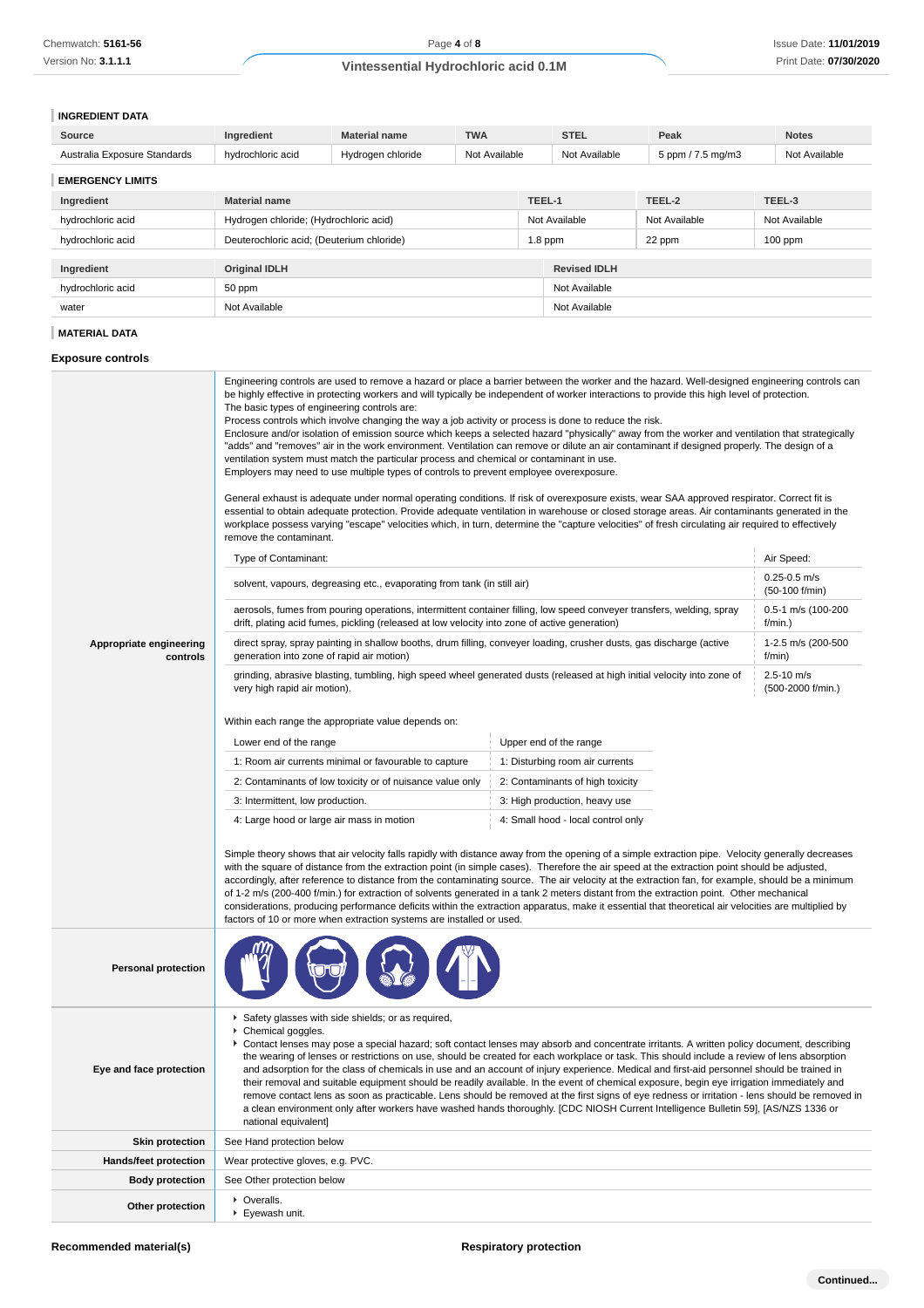#### **GLOVE SELECTION INDEX**

Glove selection is based on a modified presentation of the:

 **"Forsberg Clothing Performance Index".**

 The effect(s) of the following substance(s) are taken into account in the **computergenerated** selection:

Vintessential Hydrochloric acid 0.1M

| <b>Material</b>       | <b>CPI</b> |
|-----------------------|------------|
| <b>BUTYL</b>          | A          |
| <b>NEOPRENE</b>       | A          |
| <b>BUTYL/NEOPRENE</b> | C          |
| <b>HYPALON</b>        | C          |
| NAT+NEOPR+NITRILE     | C          |
| <b>NATURAL RUBBER</b> | C          |
| NATURAL+NEOPRENE      | C          |
| NEOPRENE/NATURAL      | C          |
| <b>NITRILE</b>        | C          |
| NITRILE+PVC           | C          |
| PE/EVAL/PE            | C          |
| <b>PVA</b>            | C          |
| <b>PVC</b>            | C          |
| SARANEX-23            | C          |
| <b>VITON</b>          | C          |
| <b>VITON/NEOPRENE</b> | C          |

\* CPI - Chemwatch Performance Index

A: Best Selection

B: Satisfactory; may degrade after 4 hours continuous immersion

C: Poor to Dangerous Choice for other than short term immersion

**NOTE**: As a series of factors will influence the actual performance of the glove, a final selection must be based on detailed observation. -

\* Where the glove is to be used on a short term, casual or infrequent basis, factors such as "feel" or convenience (e.g. disposability), may dictate a choice of gloves which might otherwise be unsuitable following long-term or frequent use. A qualified practitioner should be consulted.

#### **SECTION 9 PHYSICAL AND CHEMICAL PROPERTIES**

#### **Information on basic physical and chemical properties**

| Appearance                                      | Clear acidic liquid; mixes with water. |                                                   |                |
|-------------------------------------------------|----------------------------------------|---------------------------------------------------|----------------|
|                                                 |                                        |                                                   |                |
| <b>Physical state</b>                           | Liquid                                 | Relative density (Water = 1)                      | 1.0            |
| Odour                                           | Not Available                          | <b>Partition coefficient n-octanol</b><br>/ water | Not Available  |
| <b>Odour threshold</b>                          | Not Available                          | Auto-ignition temperature (°C)                    | Not Applicable |
| pH (as supplied)                                | $-1.0$                                 | <b>Decomposition temperature</b>                  | Not Available  |
| Melting point / freezing point<br>(°C)          | Not Available                          | Viscosity (cSt)                                   | Not Available  |
| Initial boiling point and boiling<br>range (°C) | Not Available                          | Molecular weight (g/mol)                          | Not Applicable |
| Flash point (°C)                                | Not Applicable                         | <b>Taste</b>                                      | Not Available  |
| <b>Evaporation rate</b>                         | Not Available                          | <b>Explosive properties</b>                       | Not Available  |
| Flammability                                    | Not Applicable                         | <b>Oxidising properties</b>                       | Not Available  |
| Upper Explosive Limit (%)                       | Not Applicable                         | Surface Tension (dyn/cm or<br>$mN/m$ )            | Not Available  |
| Lower Explosive Limit (%)                       | Not Applicable                         | <b>Volatile Component (%vol)</b>                  | Not Available  |
| Vapour pressure (kPa)                           | Not Available                          | Gas group                                         | Not Available  |
| Solubility in water                             | Miscible                               | pH as a solution (1%)                             | Not Available  |
| Vapour density $(Air = 1)$                      | Not Available                          | VOC g/L                                           | Not Available  |

# **SECTION 10 STABILITY AND REACTIVITY**

| Reactivity                            | See section 7                                                                                                                        |
|---------------------------------------|--------------------------------------------------------------------------------------------------------------------------------------|
| <b>Chemical stability</b>             | • Unstable in the presence of incompatible materials.<br>▶ Product is considered stable.<br>Hazardous polymerisation will not occur. |
| Possibility of hazardous<br>reactions | See section 7                                                                                                                        |
| <b>Conditions to avoid</b>            | See section 7                                                                                                                        |

Type B-P Filter of sufficient capacity. (AS/NZS 1716 & 1715, EN 143:2000 & 149:2001, ANSI Z88 or national equivalent)

Selection of the Class and Type of respirator will depend upon the level of breathing zone contaminant and the chemical nature of the contaminant. Protection Factors (defined as the ratio of contaminant outside and inside the mask) may also be important.

| Required<br>minimum<br>protection factor | Maximum gas/vapour<br>concentration present in air<br>p.p.m. (by volume) | Half-face<br>Respirator | <b>Full-Face</b><br>Respirator   |
|------------------------------------------|--------------------------------------------------------------------------|-------------------------|----------------------------------|
| up to 10                                 | 1000                                                                     | B-AUS /<br>Class1 P2    |                                  |
| up to 50                                 | 1000                                                                     |                         | B-AUS/<br>Class 1 P <sub>2</sub> |
| up to 50                                 | 5000                                                                     | Airline *               |                                  |
| up to 100                                | 5000                                                                     | ۰                       | <b>B-2 P2</b>                    |
| up to 100                                | 10000                                                                    | ۰                       | <b>B-3 P2</b>                    |
| $100+$                                   |                                                                          |                         | Airline**                        |

\* - Continuous Flow \*\* - Continuous-flow or positive pressure demand A(All classes) = Organic vapours, B AUS or B1 = Acid gasses, B2 = Acid gas or hydrogen cyanide(HCN), B3 = Acid gas or hydrogen cyanide(HCN), E = Sulfur dioxide(SO2), G = Agricultural chemicals, K = Ammonia(NH3), Hg = Mercury, NO = Oxides of nitrogen, MB = Methyl bromide, AX = Low boiling point organic compounds(below 65 degC)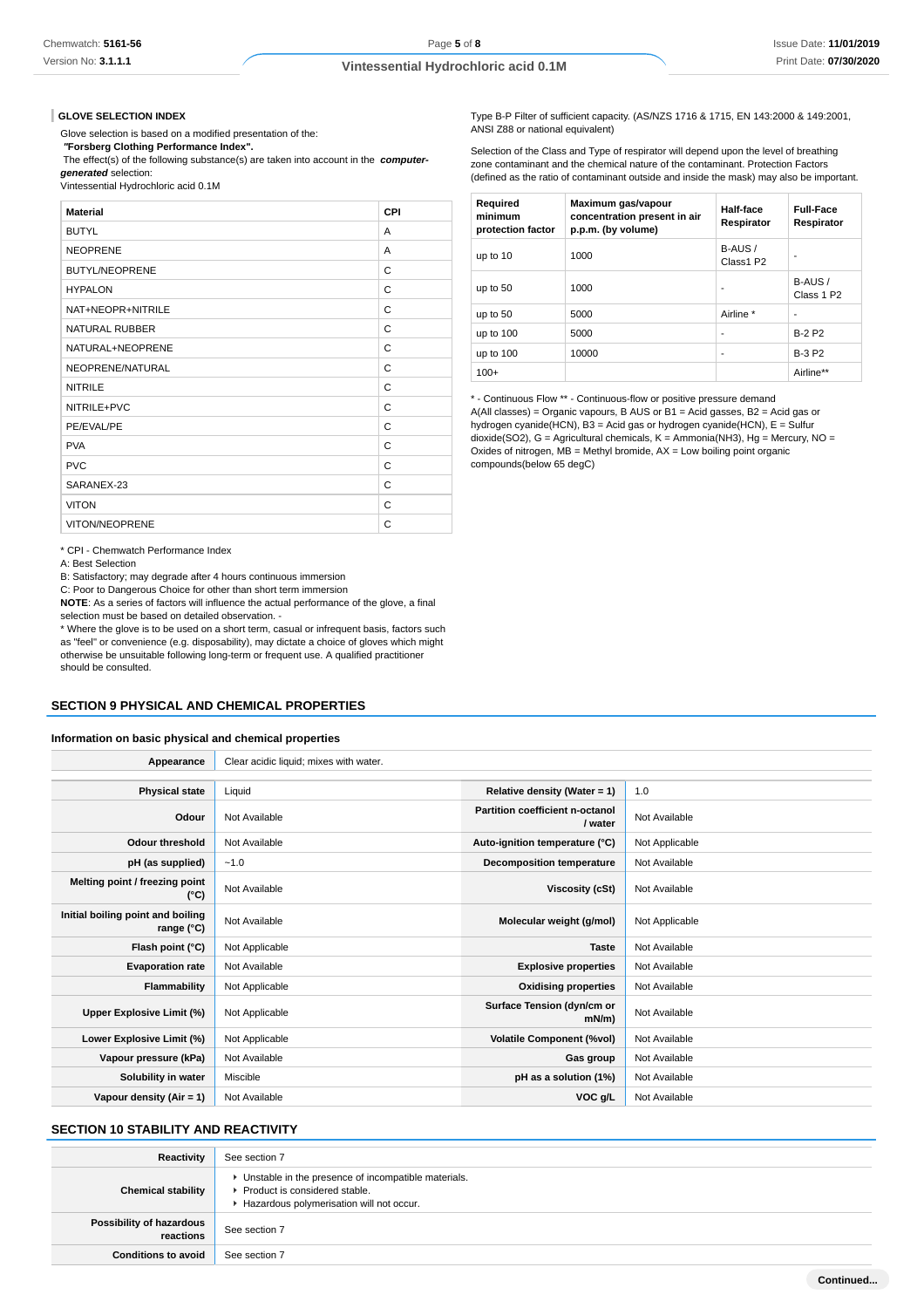# Page **6** of **8**

#### **Vintessential Hydrochloric acid 0.1M**

**Incompatible materials** See section 7 **Hazardous decomposition**

**products** See section 5

# **SECTION 11 TOXICOLOGICAL INFORMATION**

# **Information on toxicological effects Inhaled** Not normally a hazard due to non-volatile nature of product **Ingestion** Considered an unlikely route of entry in commercial/industrial environments Ingestion may result in nausea, abdominal irritation, pain and vomiting **Skin Contact** The material may cause skin irritation after prolonged or repeated exposure and may produce a contact dermatitis (nonallergic). This form of dermatitis is often characterised by skin redness (erythema) and swelling epidermis. Histologically there may be intercellular oedema of the spongy layer (spongiosis) and intracellular oedema of the epidermis. **Eye** Although the liquid is not thought to be an irritant (as classified by EC Directives), direct contact with the eye may produce transient discomfort characterised by tearing or conjunctival redness (as with windburn). **Chronic** Principal routes of exposure are by accidental skin and eye contact and by inhalation of vapours especially at higher temperatures. As with any chemical product, contact with unprotected bare skin; inhalation of vapour, mist or dust in work place atmosphere; or ingestion in any form, should be avoided by observing good occupational work practice. **Vintessential Hydrochloric acid 0.1M TOXICITY IRRITATION** Not Available Not Available **hydrochloric acid TOXICITY IRRITATION** Dermal (rabbit) LD50: >5010 mg/kg<sup>[2]</sup> Eye (rabbit): 5mg/30s - mild Inhalation (rat) LC50: 780.108879 mg/l/1h<sup>[2]</sup> Eye: adverse effect observed (irritating)<sup>[1]</sup> Oral (rat) LD50: =700 mg/kg<sup>[2]</sup> Skin: adverse effect observed (corrosive)<sup>[1]</sup> Skin: adverse effect observed (irritating)<sup>[1]</sup> **water TOXICITY IRRITATION** Oral (rat) LD50: >90000 mg/kg<sup>[2]</sup> Not Available **Legend:** 1. Value obtained from Europe ECHA Registered Substances - Acute toxicity 2.\* Value obtained from manufacturer's SDS. Unless otherwise specified data extracted from RTECS - Register of Toxic Effect of chemical Substances **Mutates of Excession**<br>
Mutates of Control 2. **We also that the second interaction and the second interaction and the second interaction and the second interaction and the second interaction and the second interaction an**

| <b>HYDROCHLORIC ACID</b>                                                                                                   | Asthma-like symptoms may continue for months or even years after exposure to the material ceases. This may be due to a non-allergenic<br>condition known as reactive airways dysfunction syndrome (RADS) which can occur following exposure to high levels of highly irritating<br>compound. Key criteria for the diagnosis of RADS include the absence of preceding respiratory disease, in a non-atopic individual, with abrupt<br>onset of persistent asthma-like symptoms within minutes to hours of a documented exposure to the irritant. A reversible airflow pattern, on<br>spirometry, with the presence of moderate to severe bronchial hyperreactivity on methacholine challenge testing and the lack of minimal<br>lymphocytic inflammation, without eosinophilia, have also been included in the criteria for diagnosis of RADS. RADS (or asthma) following an<br>irritating inhalation is an infrequent disorder with rates related to the concentration of and duration of exposure to the irritating substance.<br>Industrial bronchitis, on the other hand, is a disorder that occurs as result of exposure due to high concentrations of irritating substance (often<br>particulate in nature) and is completely reversible after exposure ceases. The disorder is characterised by dyspnea, cough and mucus<br>production.<br>for acid mists, aerosols, vapours<br>Data from assays for genotoxic activity in vitro suggest that eukaryotic cells are susceptible to genetic damage when the pH falls to about 6.5.<br>Cells from the respiratory tract have not been examined in this respect. Mucous secretion may protect the cells of the airways from direct<br>exposure to inhaled acidic mists, just as mucous plays an important role in protecting the gastric epithelium from its auto-secreted hydrochloric<br>acid. In considering whether pH itself induces genotoxic events in vivo in the respiratory system, comparison should be made with the human<br>stomach, in which gastric juice may be at pH 1-2 under fasting or nocturnal conditions, and with the human urinary bladder, in which the pH of<br>urine can range from <5 to > 7 and normally averages 6.2. Furthermore, exposures to low pH in vivo differ from exposures in vitro in that, in vivo,<br>only a portion of the cell surface is subjected to the adverse conditions, so that perturbation of intracellular homeostasis may be maintained more<br>readily than in vitro.<br>The material may be irritating to the eye, with prolonged contact causing inflammation. Repeated or prolonged exposure to irritants may produce<br>conjunctivitis.<br>The substance is classified by IARC as Group 3:<br>NOT classifiable as to its carcinogenicity to humans.<br>Evidence of carcinogenicity may be inadequate or limited in animal testing. |                                 |   |
|----------------------------------------------------------------------------------------------------------------------------|-----------------------------------------------------------------------------------------------------------------------------------------------------------------------------------------------------------------------------------------------------------------------------------------------------------------------------------------------------------------------------------------------------------------------------------------------------------------------------------------------------------------------------------------------------------------------------------------------------------------------------------------------------------------------------------------------------------------------------------------------------------------------------------------------------------------------------------------------------------------------------------------------------------------------------------------------------------------------------------------------------------------------------------------------------------------------------------------------------------------------------------------------------------------------------------------------------------------------------------------------------------------------------------------------------------------------------------------------------------------------------------------------------------------------------------------------------------------------------------------------------------------------------------------------------------------------------------------------------------------------------------------------------------------------------------------------------------------------------------------------------------------------------------------------------------------------------------------------------------------------------------------------------------------------------------------------------------------------------------------------------------------------------------------------------------------------------------------------------------------------------------------------------------------------------------------------------------------------------------------------------------------------------------------------------------------------------------------------------------------------------------------------------------------------------------------------------------------------------------------------------------------------------------------------------------------------------------------------------------------------------------------------------------------------------------------------------------------------------------------------------------------------------------------------------------------------------------------------------|---------------------------------|---|
| <b>HYDROCHLORIC ACID &amp;</b><br>No significant acute toxicological data identified in literature search.<br><b>WATER</b> |                                                                                                                                                                                                                                                                                                                                                                                                                                                                                                                                                                                                                                                                                                                                                                                                                                                                                                                                                                                                                                                                                                                                                                                                                                                                                                                                                                                                                                                                                                                                                                                                                                                                                                                                                                                                                                                                                                                                                                                                                                                                                                                                                                                                                                                                                                                                                                                                                                                                                                                                                                                                                                                                                                                                                                                                                                                     |                                 |   |
| <b>Acute Toxicity</b>                                                                                                      | ×                                                                                                                                                                                                                                                                                                                                                                                                                                                                                                                                                                                                                                                                                                                                                                                                                                                                                                                                                                                                                                                                                                                                                                                                                                                                                                                                                                                                                                                                                                                                                                                                                                                                                                                                                                                                                                                                                                                                                                                                                                                                                                                                                                                                                                                                                                                                                                                                                                                                                                                                                                                                                                                                                                                                                                                                                                                   | Carcinogenicity                 | × |
| <b>Skin Irritation/Corrosion</b>                                                                                           | ✔                                                                                                                                                                                                                                                                                                                                                                                                                                                                                                                                                                                                                                                                                                                                                                                                                                                                                                                                                                                                                                                                                                                                                                                                                                                                                                                                                                                                                                                                                                                                                                                                                                                                                                                                                                                                                                                                                                                                                                                                                                                                                                                                                                                                                                                                                                                                                                                                                                                                                                                                                                                                                                                                                                                                                                                                                                                   | Reproductivity                  | × |
| <b>Serious Eye Damage/Irritation</b>                                                                                       | ✔                                                                                                                                                                                                                                                                                                                                                                                                                                                                                                                                                                                                                                                                                                                                                                                                                                                                                                                                                                                                                                                                                                                                                                                                                                                                                                                                                                                                                                                                                                                                                                                                                                                                                                                                                                                                                                                                                                                                                                                                                                                                                                                                                                                                                                                                                                                                                                                                                                                                                                                                                                                                                                                                                                                                                                                                                                                   | <b>STOT - Single Exposure</b>   | × |
| <b>Respiratory or Skin</b><br>sensitisation                                                                                | ×                                                                                                                                                                                                                                                                                                                                                                                                                                                                                                                                                                                                                                                                                                                                                                                                                                                                                                                                                                                                                                                                                                                                                                                                                                                                                                                                                                                                                                                                                                                                                                                                                                                                                                                                                                                                                                                                                                                                                                                                                                                                                                                                                                                                                                                                                                                                                                                                                                                                                                                                                                                                                                                                                                                                                                                                                                                   | <b>STOT - Repeated Exposure</b> | × |
| <b>Mutagenicity</b>                                                                                                        | ×                                                                                                                                                                                                                                                                                                                                                                                                                                                                                                                                                                                                                                                                                                                                                                                                                                                                                                                                                                                                                                                                                                                                                                                                                                                                                                                                                                                                                                                                                                                                                                                                                                                                                                                                                                                                                                                                                                                                                                                                                                                                                                                                                                                                                                                                                                                                                                                                                                                                                                                                                                                                                                                                                                                                                                                                                                                   | <b>Aspiration Hazard</b>        | × |

Legend:  $\blacktriangleright$  - Data either not available or does not fill the criteria for classification  $\blacktriangleright$  – Data available to make classification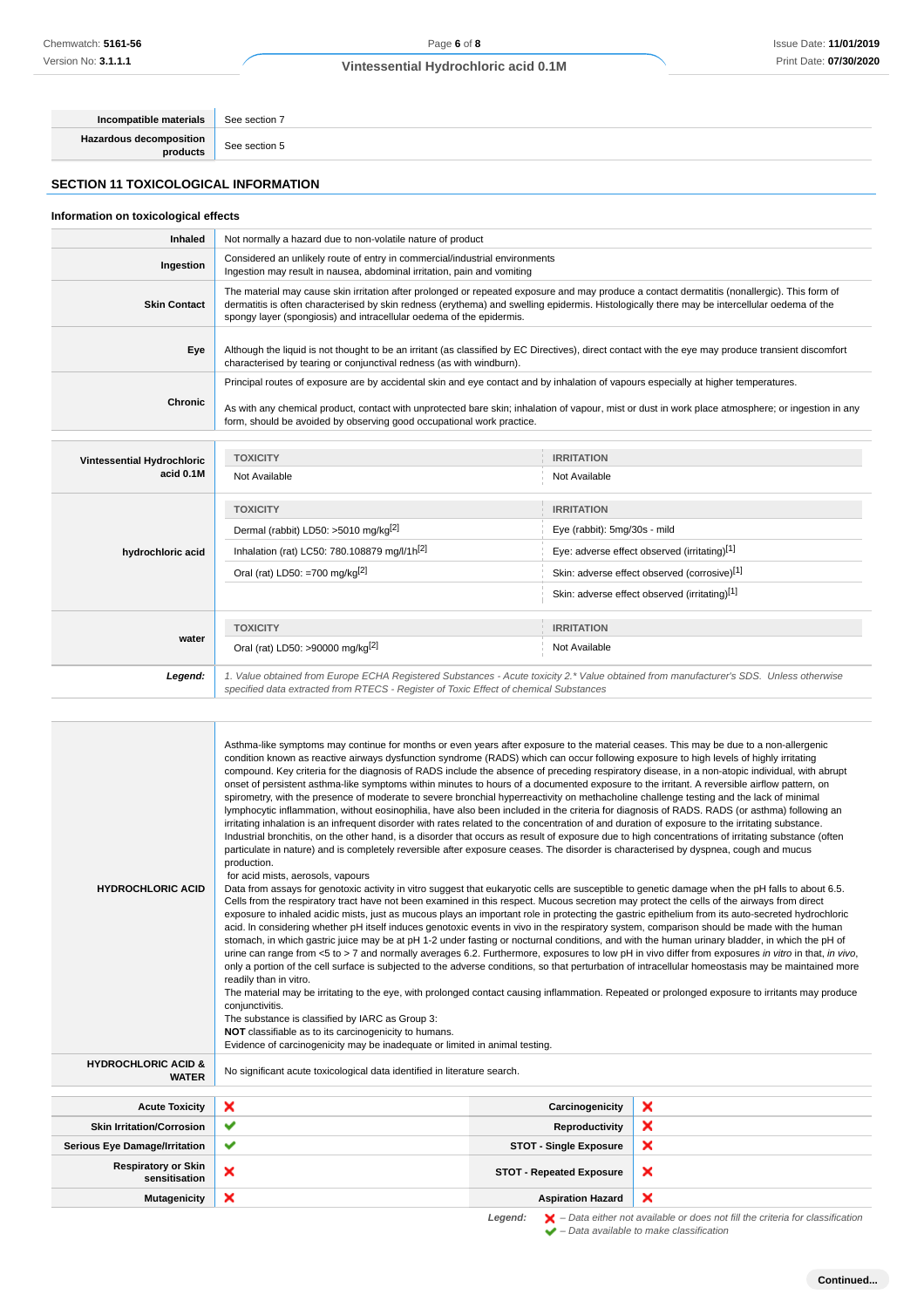# **SECTION 12 ECOLOGICAL INFORMATION**

| Chemwatch: 5161-56                                                                   |                          | Page 7 of 8                                                                                                                                                                                                                                                                                                                                                                                     |                               |                  |                           | <b>Issue Date: 11/01/201</b> |  |
|--------------------------------------------------------------------------------------|--------------------------|-------------------------------------------------------------------------------------------------------------------------------------------------------------------------------------------------------------------------------------------------------------------------------------------------------------------------------------------------------------------------------------------------|-------------------------------|------------------|---------------------------|------------------------------|--|
| Version No: 3.1.1.1                                                                  |                          | Vintessential Hydrochloric acid 0.1M                                                                                                                                                                                                                                                                                                                                                            |                               |                  |                           | Print Date: 07/30/202        |  |
|                                                                                      |                          |                                                                                                                                                                                                                                                                                                                                                                                                 |                               |                  |                           |                              |  |
| <b>SECTION 12 ECOLOGICAL INFORMATION</b>                                             |                          |                                                                                                                                                                                                                                                                                                                                                                                                 |                               |                  |                           |                              |  |
| <b>Toxicity</b>                                                                      |                          |                                                                                                                                                                                                                                                                                                                                                                                                 |                               |                  |                           |                              |  |
|                                                                                      | <b>ENDPOINT</b>          | <b>TEST DURATION (HR)</b>                                                                                                                                                                                                                                                                                                                                                                       | <b>SPECIES</b>                |                  | VALUE                     | <b>SOURCE</b>                |  |
| Vintessential Hydrochloric<br>acid 0.1M                                              | Not<br>Available         | Not Available                                                                                                                                                                                                                                                                                                                                                                                   | Not Available                 |                  | Not<br>Available          | Not<br>Available             |  |
|                                                                                      | <b>ENDPOINT</b>          | <b>TEST DURATION (HR)</b>                                                                                                                                                                                                                                                                                                                                                                       | <b>SPECIES</b>                |                  | <b>VALUE</b>              | <b>SOURCE</b>                |  |
|                                                                                      | LC50                     | 96                                                                                                                                                                                                                                                                                                                                                                                              | Fish                          |                  |                           | 3                            |  |
| hydrochloric acid                                                                    | EC50                     | 96                                                                                                                                                                                                                                                                                                                                                                                              | Algae or other aquatic plants |                  | 70.057mg/L<br>344.947mg/L | 3                            |  |
|                                                                                      | <b>NOEC</b>              | 0.08                                                                                                                                                                                                                                                                                                                                                                                            | Fish                          |                  | 10mg/L                    | 4                            |  |
|                                                                                      | <b>ENDPOINT</b>          | <b>TEST DURATION (HR)</b>                                                                                                                                                                                                                                                                                                                                                                       | <b>SPECIES</b>                |                  | VALUE                     | <b>SOURCE</b>                |  |
| water                                                                                | <b>LC50</b>              | 96                                                                                                                                                                                                                                                                                                                                                                                              | Fish                          |                  | 897.520mg/L               | 3                            |  |
|                                                                                      | EC50                     | 96                                                                                                                                                                                                                                                                                                                                                                                              | Algae or other aquatic plants |                  | 8768.874mg/L              | 3                            |  |
|                                                                                      |                          |                                                                                                                                                                                                                                                                                                                                                                                                 |                               |                  |                           |                              |  |
| Legend:                                                                              |                          | Extracted from 1. IUCLID Toxicity Data 2. Europe ECHA Registered Substances - Ecotoxicological Information - Aquatic Toxicity 3. EPIWIN Suite<br>V3.12 (QSAR) - Aquatic Toxicity Data (Estimated) 4. US EPA, Ecotox database - Aquatic Toxicity Data 5. ECETOC Aquatic Hazard Assessment<br>Data 6. NITE (Japan) - Bioconcentration Data 7. METI (Japan) - Bioconcentration Data 8. Vendor Data |                               |                  |                           |                              |  |
| Persistence and degradability                                                        |                          |                                                                                                                                                                                                                                                                                                                                                                                                 |                               |                  |                           |                              |  |
| Ingredient                                                                           | Persistence: Water/Soil  |                                                                                                                                                                                                                                                                                                                                                                                                 |                               | Persistence: Air |                           |                              |  |
| hydrochloric acid                                                                    | LOW                      |                                                                                                                                                                                                                                                                                                                                                                                                 |                               | LOW              |                           |                              |  |
| water                                                                                | LOW                      |                                                                                                                                                                                                                                                                                                                                                                                                 |                               | LOW              |                           |                              |  |
|                                                                                      |                          |                                                                                                                                                                                                                                                                                                                                                                                                 |                               |                  |                           |                              |  |
| <b>Bioaccumulative potential</b>                                                     |                          |                                                                                                                                                                                                                                                                                                                                                                                                 |                               |                  |                           |                              |  |
| Ingredient                                                                           | <b>Bioaccumulation</b>   |                                                                                                                                                                                                                                                                                                                                                                                                 |                               |                  |                           |                              |  |
| hydrochloric acid                                                                    | LOW (LogKOW = $0.5392$ ) |                                                                                                                                                                                                                                                                                                                                                                                                 |                               |                  |                           |                              |  |
| water                                                                                | LOW (LogKOW = $-1.38$ )  |                                                                                                                                                                                                                                                                                                                                                                                                 |                               |                  |                           |                              |  |
| <b>Mobility in soil</b>                                                              |                          |                                                                                                                                                                                                                                                                                                                                                                                                 |                               |                  |                           |                              |  |
| Ingredient                                                                           | <b>Mobility</b>          |                                                                                                                                                                                                                                                                                                                                                                                                 |                               |                  |                           |                              |  |
| hydrochloric acid                                                                    | LOW ( $KOC = 14.3$ )     |                                                                                                                                                                                                                                                                                                                                                                                                 |                               |                  |                           |                              |  |
| water                                                                                | LOW ( $KOC = 14.3$ )     |                                                                                                                                                                                                                                                                                                                                                                                                 |                               |                  |                           |                              |  |
|                                                                                      |                          |                                                                                                                                                                                                                                                                                                                                                                                                 |                               |                  |                           |                              |  |
| <b>SECTION 13 DISPOSAL CONSIDERATIONS</b>                                            |                          |                                                                                                                                                                                                                                                                                                                                                                                                 |                               |                  |                           |                              |  |
| Waste treatment methods                                                              |                          |                                                                                                                                                                                                                                                                                                                                                                                                 |                               |                  |                           |                              |  |
|                                                                                      |                          |                                                                                                                                                                                                                                                                                                                                                                                                 |                               |                  |                           |                              |  |
|                                                                                      |                          | ▶ Recycle wherever possible or consult manufacturer for recycling options.<br>Consult State Land Waste Management Authority for disposal.                                                                                                                                                                                                                                                       |                               |                  |                           |                              |  |
| <b>Product / Packaging disposal</b>                                                  |                          | Treat and neutralise at an effluent treatment plant.<br>Use soda ash or slaked lime to neutralise.                                                                                                                                                                                                                                                                                              |                               |                  |                           |                              |  |
|                                                                                      |                          | Recycle containers, otherwise dispose of in an authorised landfill.                                                                                                                                                                                                                                                                                                                             |                               |                  |                           |                              |  |
| <b>SECTION 14 TRANSPORT INFORMATION</b>                                              |                          |                                                                                                                                                                                                                                                                                                                                                                                                 |                               |                  |                           |                              |  |
| <b>Labels Required</b>                                                               |                          |                                                                                                                                                                                                                                                                                                                                                                                                 |                               |                  |                           |                              |  |
| <b>Marine Pollutant</b>                                                              | <b>NO</b>                |                                                                                                                                                                                                                                                                                                                                                                                                 |                               |                  |                           |                              |  |
| <b>HAZCHEM</b>                                                                       | Not Applicable           |                                                                                                                                                                                                                                                                                                                                                                                                 |                               |                  |                           |                              |  |
|                                                                                      |                          | Land transport (ADG): NOT REGULATED FOR TRANSPORT OF DANGEROUS GOODS                                                                                                                                                                                                                                                                                                                            |                               |                  |                           |                              |  |
|                                                                                      |                          | Air transport (ICAO-IATA / DGR): NOT REGULATED FOR TRANSPORT OF DANGEROUS GOODS                                                                                                                                                                                                                                                                                                                 |                               |                  |                           |                              |  |
|                                                                                      |                          | Sea transport (IMDG-Code / GGVSee): NOT REGULATED FOR TRANSPORT OF DANGEROUS GOODS                                                                                                                                                                                                                                                                                                              |                               |                  |                           |                              |  |
|                                                                                      |                          |                                                                                                                                                                                                                                                                                                                                                                                                 |                               |                  |                           |                              |  |
| Transport in bulk according to Annex II of MARPOL and the IBC code<br>Not Applicable |                          |                                                                                                                                                                                                                                                                                                                                                                                                 |                               |                  |                           |                              |  |
| <b>SECTION 15 REGULATORY INFORMATION</b>                                             |                          |                                                                                                                                                                                                                                                                                                                                                                                                 |                               |                  |                           |                              |  |
|                                                                                      |                          | Safety, health and environmental regulations / legislation specific for the substance or mixture                                                                                                                                                                                                                                                                                                |                               |                  |                           |                              |  |
|                                                                                      |                          |                                                                                                                                                                                                                                                                                                                                                                                                 |                               |                  |                           |                              |  |
| HYDROCHLORIC ACID IS FOUND ON THE FOLLOWING REGULATORY LISTS                         |                          |                                                                                                                                                                                                                                                                                                                                                                                                 |                               |                  |                           |                              |  |

#### **Persistence and degradability**

| Ingredient        | Persistence: Water/Soil | Persistence: Air |
|-------------------|-------------------------|------------------|
| hvdrochloric acid | LOW                     | LOW              |
| water             | LOW                     | LOW              |

#### **Bioaccumulative potential**

| Ingredient        | <b>Bioaccumulation</b>   |
|-------------------|--------------------------|
| hydrochloric acid | LOW (LogKOW = $0.5392$ ) |
| water             | LOW (LogKOW = $-1.38$ )  |

# **Mobility in soil**

| Ingredient        | <b>Mobility</b>      |
|-------------------|----------------------|
| hydrochloric acid | LOW ( $KOC = 14.3$ ) |
| water             | LOW (KOC = $14.3$ )  |

#### **SECTION 13 DISPOSAL CONSIDERATIONS**

#### **Waste treatment methods**

| Product / Packaging disposal | Recycle wherever possible or consult manufacturer for recycling options.<br>Consult State Land Waste Management Authority for disposal.<br>Treat and neutralise at an effluent treatment plant.<br>Use soda ash or slaked lime to neutralise.<br>Recycle containers, otherwise dispose of in an authorised landfill. |
|------------------------------|----------------------------------------------------------------------------------------------------------------------------------------------------------------------------------------------------------------------------------------------------------------------------------------------------------------------|
|------------------------------|----------------------------------------------------------------------------------------------------------------------------------------------------------------------------------------------------------------------------------------------------------------------------------------------------------------------|

# **SECTION 14 TRANSPORT INFORMATION**

#### **Labels Required**

| NC. |
|-----|
|     |

#### **Land transport (ADG): NOT REGULATED FOR TRANSPORT OF DANGEROUS GOODS**

# **SECTION 15 REGULATORY INFORMATION**